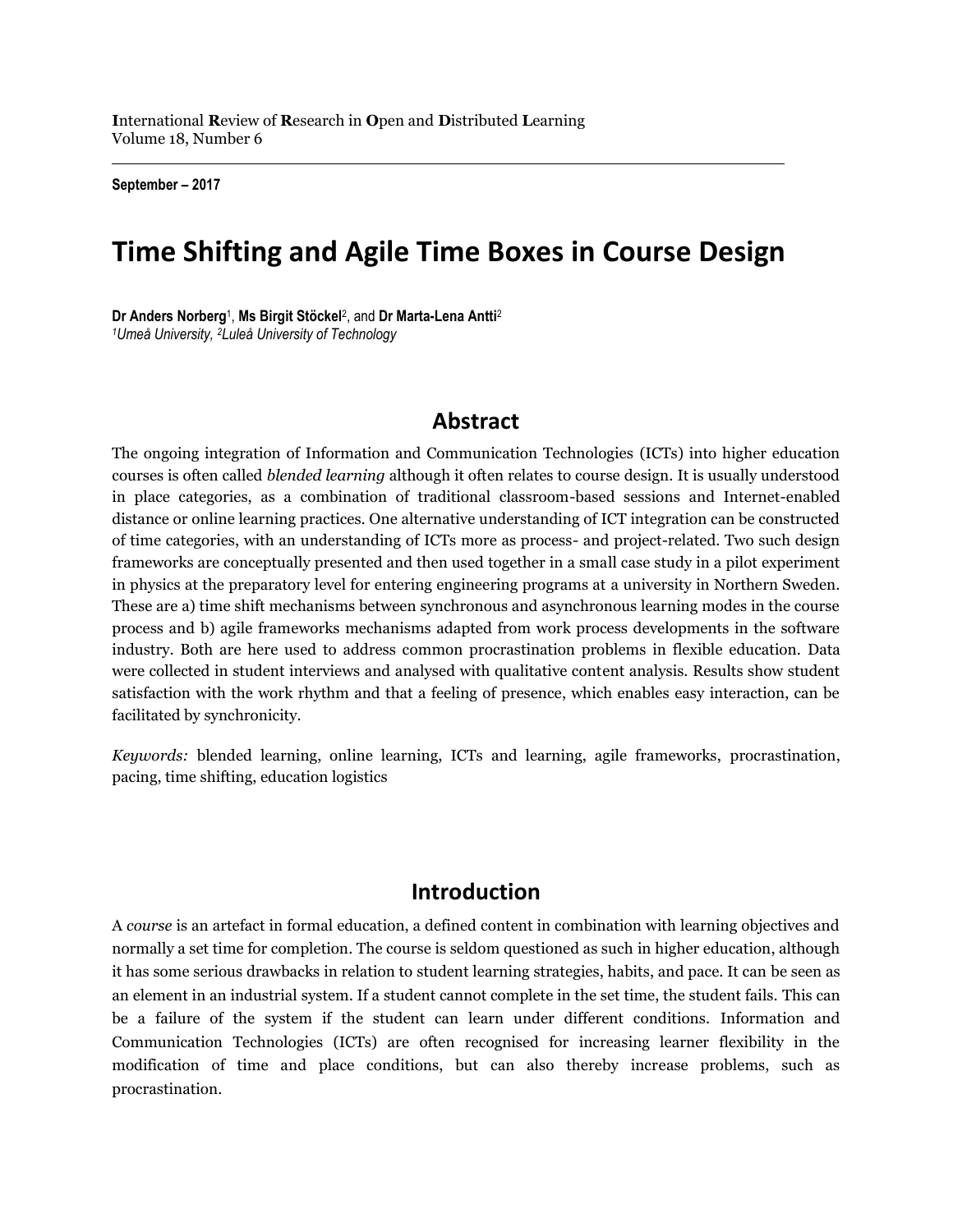A course can, if we want, when operationalized, be understood as a project; for teachers, students, and administrators although in different ways; it has a start and a stop and objectives to fulfil in between. Learning to understand content x, master a procedure y, or demonstrating a skill z, on the other hand, may be better understood as ongoing processes, within, between, and outside courses.

The integration of ICTs in various fields of activity in society has largely dealt with making projects and processes more effective and raising quality, and in the longer perspective also meant a redesign of core activities. An interesting thing with the advent of ICTs in the area of higher education is, we argue, that it resulted in spatial conceptualizations of ICTs and the roles they can play in teaching and learning, in four ways:

**Transport:** To use ICTs as transport metaphors to make *distance learning* possible, transferring campus education from a normal place at campus out to reach new groups, by sending, recording content, or recreating classroom events. Synchronous video-conferencing from studio to studio is one example. Just trying to imagine the literal implications of the term *distance learning* shows some of its center-periphery spatial thinking.

**Other-worldliness:** To adapt and run the course, in another world, the *online* or *virtua*l world, including teachers, learners, and material. One such example is the use of a Learning Management System (LMS), sometimes called the *virtual campus*. Still, the learner does not live in any cloud, and the necessary physical whereabouts of the learner can be more or less beneficial for learning.

**Blendedness:** To use the face-to-face classroom in parallel to an online environment, as an LMS, in an attempt to combine the best from two worlds. ICTs are here connected to the campus environment more closely again, but teachers and students tend to become focused on the distribution of learning content in physical or virtual spaces, alternating between these places by log-in-log-out procedures.

In this paper, we depart from the commonly used spatial theorizations of ICTs in university education as the primary focus. Instead, we propose a time perspective as an alternative dimension to further our understanding of ICT integration into university teaching and learning processes.

We present as an illustration a case from Luleå University of Technology (LTU, www.ltu.se) in Northern Sweden where we designed and tested time tools in course module in Physics at preparatory level<sup>1</sup>. A preparatory course is aimed at upper secondary school graduates who need additional tuition and credentials before entering a specific university level program.

Our general research question is to evaluate how useful time-related categories, terminology, and understandings are in course design with ICT integration. For this presentation, we concentrate on the students' experiences and views of this model. Our research question was:

*How useful are time-related perspectives such as time shifting and agile mechanism as design principles for an ICT-enabled course module at preparatory level?*

 $\overline{\phantom{a}}$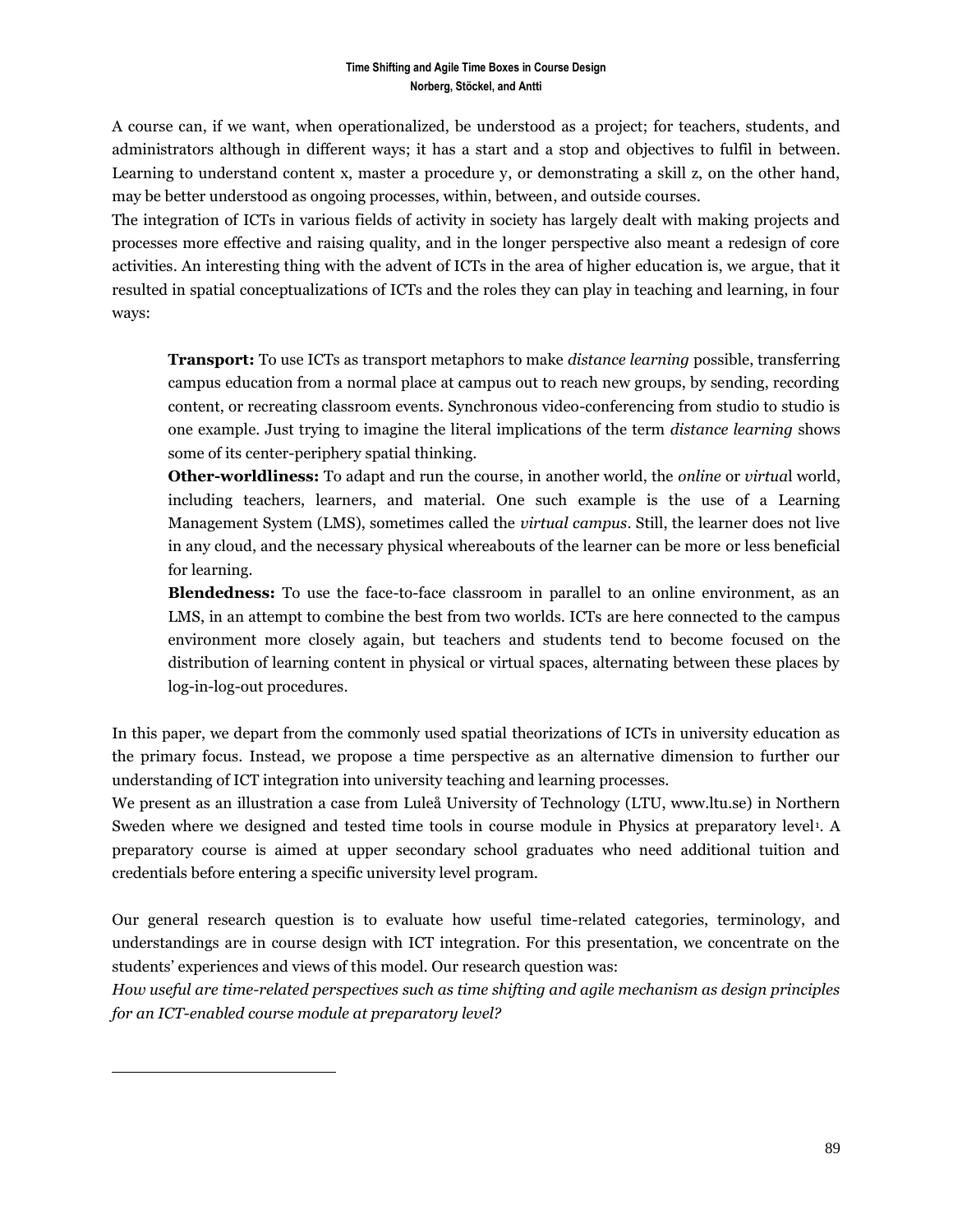Before proceeding with presenting our research study, we provide a brief clarification and background of the concepts we use. Some of these concepts are widely used in literature (like *blended learning*), while others are less familiar or emerge from our past research and different research fields (for instance *agile project frameworks*).

## **Blended Learning**

The term blended learning (BL) will probably never get a standard definition but is commonly understood as the combination of something traditional and something new and digital in courses (places, course material types, communication tools, pedagogies). BL is a problematic term but frequently used in higher education, albeit slightly different in North America and Europe in the research domain (Norberg & Jahnke, 2014). BL tends to be mainly concerned with the organisation of teaching. How students use old and new technologies to learn often falls outside the area of BL (Sharpe, Benfield, & Francis, 2006, p. 26, 54). Oliver and Trigwell (2005) remark that the word *learning* should be returned to its rightful owners, the students (p. 24). They do not think that the metaphor of a *blend* is helpful. Sharpe et al. (2006, p. 4) on the other hand, warmly recommend the use of the term BL, just because it lacks an agreed-upon definition. Thereby, it allows teachers to experiment and negotiate its meaning themselves. Seen from another angle, the research fields of BL, and for example Technology Enhanced Learning (TEL), and Computer Supported Collaborative Learning (CSCL) can all be seen as studying and conceptualising the *long-term integration* of ICT tools into new normalities of learning processes in higher education, rather than studying *blending*. We do not talk then about ICTs causing sudden disruption as about more sustainable long-term changes of operational modes in higher education. ICTs become more of augmentation to human ability than imagined as alternative technology-supported places for activities. These new human abilities to communicate, teach, and learn can compress, modify, and unbundle time and place obstacles in a one and only world of human interaction. "We are probably the last generation to experience any difference between offline and onlife," writes the information theorist Luciano Floridi (2007, p. 61) thereby leading out of a divided ontology with the traditional physical-social world and the new digital one side by side, which humans traverse by log-in and log-out procedures.

## **Time and Blending**

One idea about acquiring a more sustainable perspective is to leave place-and-education focus behind and try to give time-and-education focus priority instead. One such time-related attempt is represented by Power (2008) with his *blended online learning* and Norberg, Dziuban, and Moskal (2011) with a *timebased blended learning model*. These studies suggest an alternative conceptual model of ICT integration in mainstream courses. It is not primarily about classroom and online, here and there, real and virtual, but about shifting synchronous and asynchronous modes of communication and work during a course period. This is, in a way, old and trivial: to gather students for a day at school and give assignments for homework follows this pattern – as well as the modern flipping of the classroom; typically to listen to lectures at home and practice, discuss and study in school. Some tools and media, old or new, are synchronous, like classrooms, video conferences, webinar, telepresence, and chat, other for asynchronous use; like print, recorded lectures, and discussion forums. A design task is to choose tools for the synchronous and asynchronous modes while also thinking of the shift between them, so work in one mode points forward to the next coming. Norberg et al. (2011, pp. 212-213) show some characteristic kinds of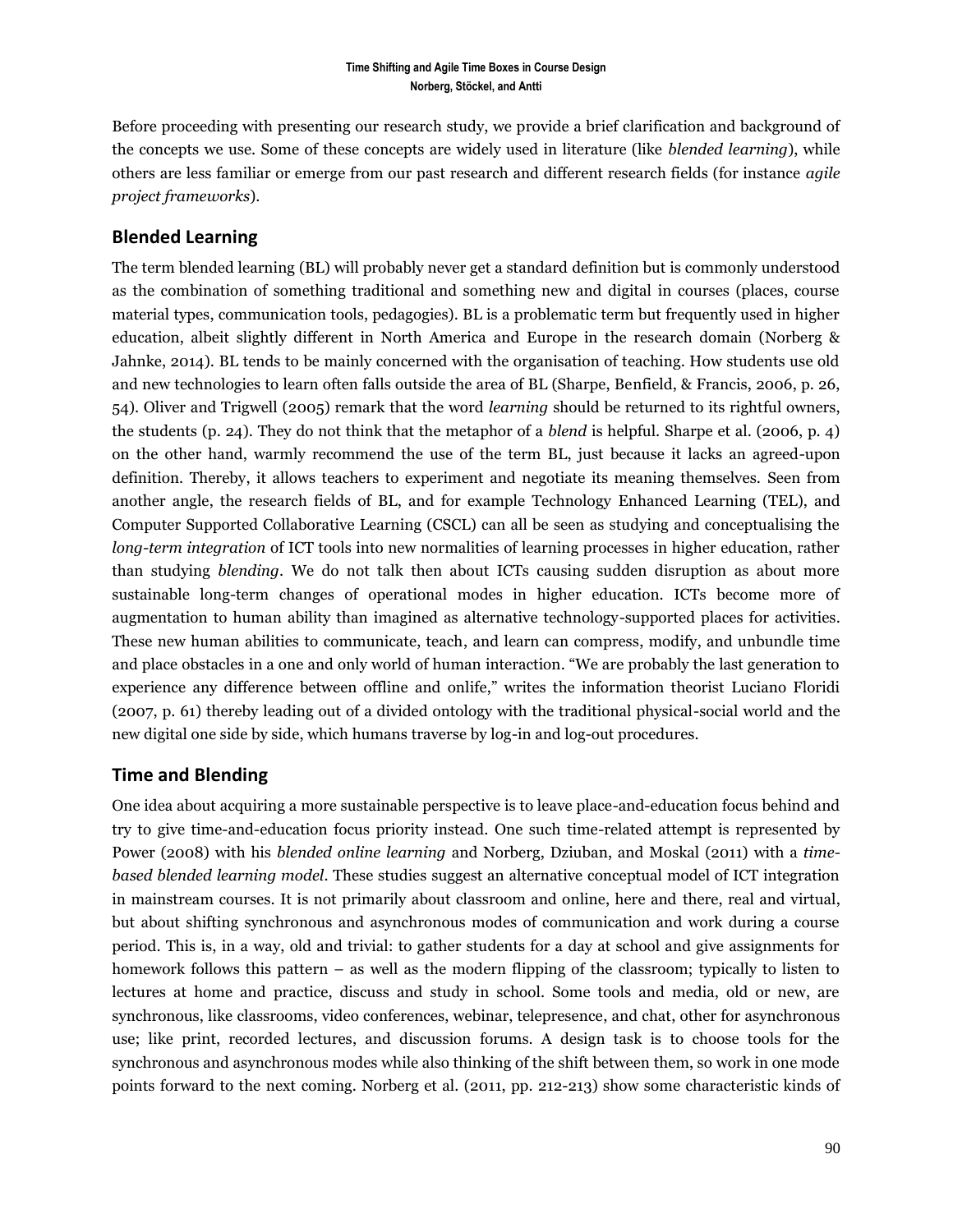change with ICT integration: *Asynchronous support, synchronous location, migration, flow, and empowerment*. We use this below for orientation in the ICT-integrated course design landscape.

### **Procrastination and Asynchronicity**

Some problems are more easily understood with a time-related model as background; one we will focus on here is the pacing of student work in relation to course design. Online courses and blended courses with much asynchronous content can become a culture shock for many students when it comes to personal time management (Leeds, 2014). It seems that the more asynchronous, and thereby flexible a course is, the bigger the risk for procrastination; flexible work tasks are postponed. The situation at the end of the course becomes unbearable, and even unhealthy – and students may not succeed in completing their course (Elvers, Polzella, & Graetz, 2003). A covariance can be demonstrated between procrastination and non-engagement in forums in courses (Michinov, Brunot, Bohec, Juhel, & Delaval, 2011). Many know the mechanisms of procrastination, and some have learnt to somewhat control and use it for productivity, becoming addicted to deadlines for getting anything done. Modern strategies for addressing procrastination in ICT-supported team processes are available.

## **Agile Project Frameworks**

We discovered that big projects in the computer programming sector have for some years worked rather successfully with addressing procrastination in the workflow. Development of software can cover long periods, up to a couple of years. Earlier the dominating work project model was strictly sequential and not easy to pause or rewind. From the customer-negotiated detailed specifications, a strict work plan was laid out with the production stages all in high detail up front, often represented by a Gantt chart. This is commonly called a *waterfall model*. The work phases, dates, dependencies, and expertise needed were mapped up. The distribution of work was between expert teams; software architects, business analysts, code developers, interface designers, subject matter experts, testing teams, and so forth. A waterfall project plan, as in MS Project, looks impressive. However, a common experience is that difficulties pile up towards the final product delivery where everything must work together. Delays also pile up near the end of the project, where enough time and resources are not available. In retrospect, the needed time and resources had often been available in the first part of the project, but the teams had not been able to work effectively since work conditions still were very flexible, much was still undecided and procrastination common. Furthermore, the isolation of the project as a whole, while development in relevant fields went on in the world outside, could also result in disappointed customers, although contract specifications for the product had been met.

Some innovative strategies to address these problems have been developed, interestingly enough partly in parallel practice. These strategies are incremental; step-by-step, instead of purely sequential; they are cross-functional instead of highly specialised, and they build on self-organizing teams and are in communication with other developments in business and society, which also are allowed to affect the project. Below, we describe *Scrum*, the most known agile framework from the regularly updated Scrum guide (Sutherland & Schwaber, 2016).

Scrum has three roles; Product owner, Team member, and Scrum master, three artefacts; Product backlog, Sprint backlog, and Product increment, and also ceremonies: Sprint planning, Daily scrum and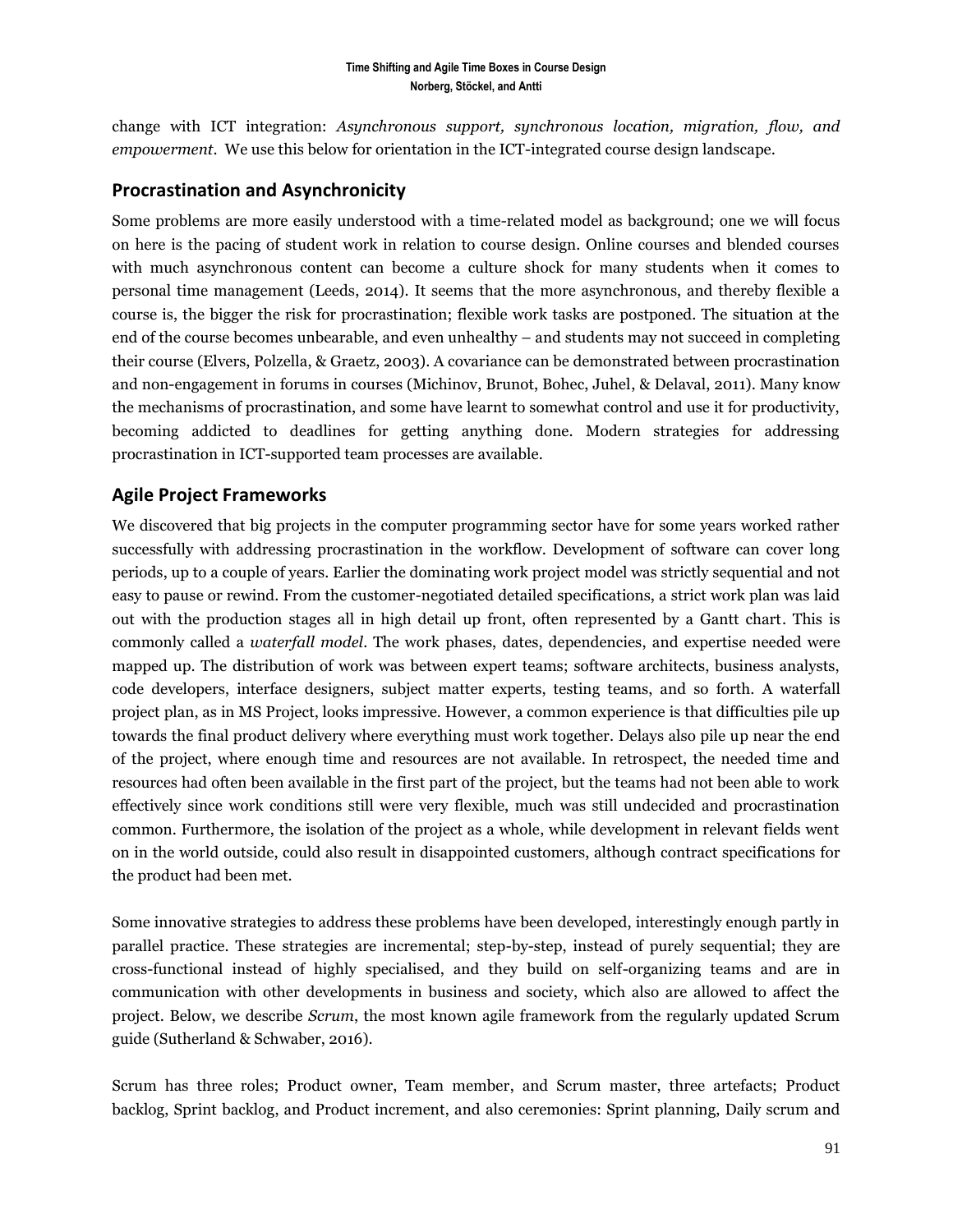Sprint review/retrospective. The coordinator of the project as a whole, the *product owner*, has a list of ranked and prioritised *backlog items* for the final product; work tasks that must be done within the total project frame to produce functions in the software that the final user should expect. These are expressed in *user stories* ("As a <type of user>, I want <goal> so that <reason>"). This stack of backlog items can be adjusted and reprioritized due to new experience and communication in-and-outside the project, and there can be emergent and disappearing items. Teams led by a scrum master accept to work on one or a number of items received from the product owner for a short, self-contained project period, typically 1-4 weeks, which is called a *sprint* or *time box*.

The team leader, the *scrum master*, coordinates the team to do a careful day-by-day planning by breaking down the backlog item into time-estimated work tasks, forming a *sprint backlog*. These tasks are prioritised and agreed upon by the team members. The scrum master protects the team from outside disturbance while working, watches what still is left to do, and removes obstacles, in addition to being a team member. Daily status of the team members work is reported in a short morning meeting called the *daily standup,* which the scrum master leads. It lasts for a maximum of 15 minutes, and consists of all members answering three questions: What did I do yesterday? What am I going to do today? and Are there any problems? Problems are listed by the scrum master on an *impediment list* and should normally be resolved before next stand-up, or the sprint planning must be altered, but objectives not decreased. A *Kanban board* with post-it notes in columns (*To Do, Doing, Done*), on a white board or online, shows daily progress and enables transparency. The result of the sprint is a potentially shippable product increment, which is demonstrated and discussed with stakeholders (*sprint review*) and the work process evaluated in the team (*sprint retrospective*).

Thus, in a big total project frame where flexibility remains on the project level, team members always have concrete work to do, test and deliver within a time box. The team should have a stimulating, but not critically stressful, situation of work and they should feel satisfaction when a work task is done. The most frequently discussed question in agile projects seems to be about the definition of done, on which team members must agree. Not that what is done must be perfect and final, but that it works is potentially shippable for the time being, and permits people to concentrate on new tasks. The work pace should be sustainable, and it should be fun to work, people also then do better work. (Sutherland & Schwaber, 2016). The incremental approach is illustrated by jokes as "How do you eat an elephant? One piece at a time."

### **Agile Frameworks and Education**

We find that there are both similarities and differences between courses in education and projects. School can remind us of a waterfall project; not detecting or ignoring problems that should have been resolved for keeping up the planned pace instead; placing possible application values with education very far ahead, being subject-based, specialised, and ending up in not-so-updated learning outcomes. If a student falls behind, he or she often stays behind, partly due to the organisation of the system and not necessarily because of inability to learn. A recurring problem is procrastination, which increases with flexibility. There are also important differences: When student fulfils a course objective, it can hardly be seen as a deliverable product, although it is believed to be testable, and teamwork in programming and learning in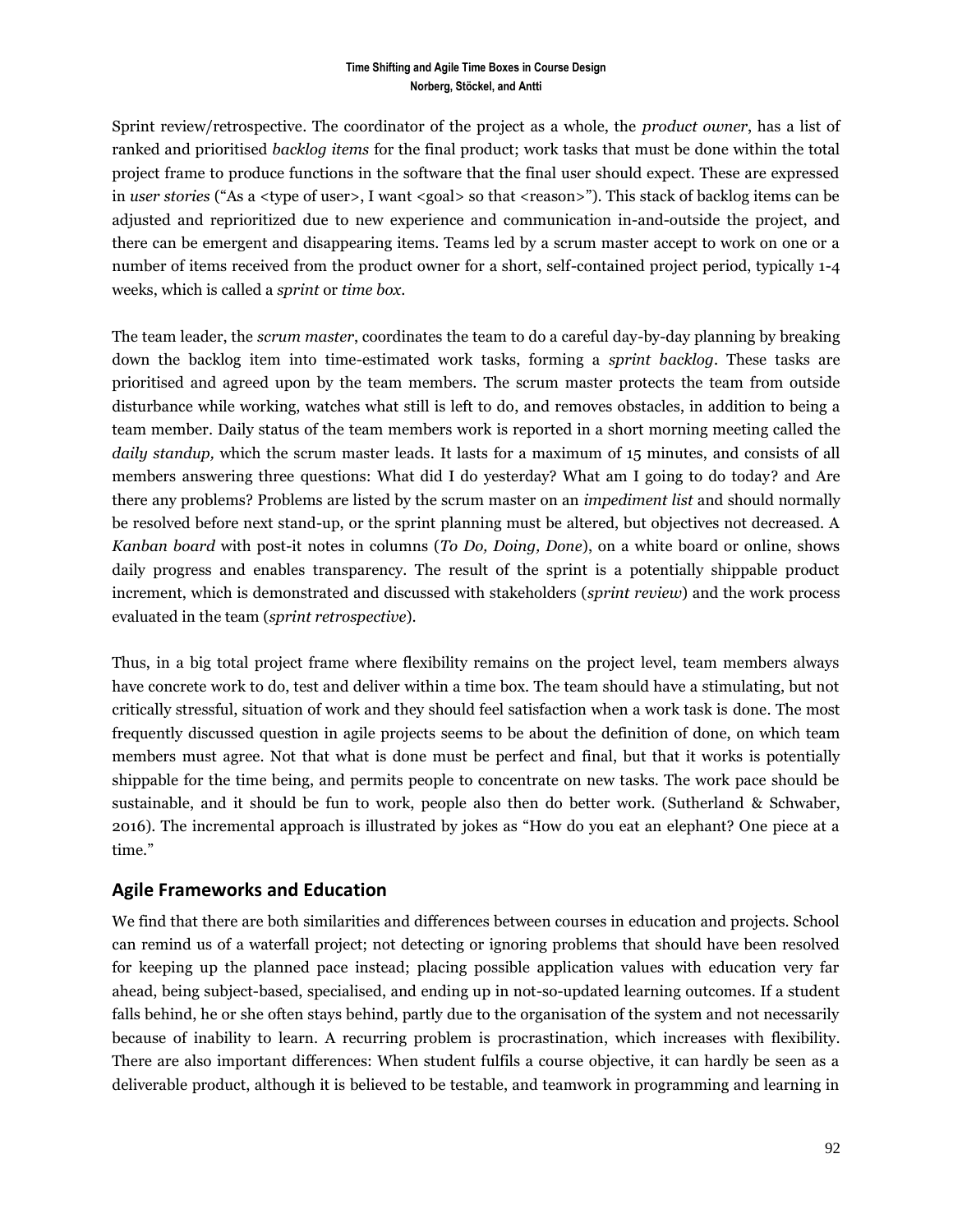social context works somewhat different. In a course it is not enough if only one student works with a specific course objective, all should reach it, and so on. Software development is a business activity. Different agile strategies show considerable similarity; Scrum, XP, Lean, and Atern. Representatives for different agile methods met 2001 and formulated the short *Agile Manifesto* (http://www.agilemanifesto.org) with four altered priorities. Traditional items at the right are declared as still valued, but items on the left are in agile thinking valued even more:

| Individuals and interactions | over | processes and tools,         |
|------------------------------|------|------------------------------|
| Working software             | over | comprehensive documentation, |
| Customer collaboration       | over | contract negotiation,        |
| Responding to change         | over | following a plan.            |

The four basic altered priorities above from the agile manifesto can be adapted to thinking of education; here is D'Souza and Rodrigues's (2014) version as an example where they value items in the left column higher than those on the right:

| Students and teachers and their interactions |                     | <i>over</i> administrative processes, |
|----------------------------------------------|---------------------|---------------------------------------|
| Working knowledge                            | <i>over</i> grades, |                                       |
| Collaboration with students                  | over                | fixed syllabi,                        |
| Responding to change                         | over                | following a plan.                     |

*Agile pedagogy* is an expression that shows up increasingly often, with varying idea content for education reform. No coherent theoretical framework has knowingly been formulated, but some researchers see development possibilities in this direction (Stewart, DeCusatis, Kidder, Massi, & Kirk, 2009; D'Souza & Rodriguez, 2014; Royle & Nikolic 2016; Foster & Ruiz, 2010). Courses on agile thinking and project strategies are created and tested in computer science at some institutions (Soundararajan, Chigani, & Arthur 2012). Teachers use Scrum for running software development courses in more realistic and teambased modes instead of as a solitary student activity (Slaten, Droujkova, Berenson, Williams, & Layman, 2005; Perera, 2009). For the K-12 level, the Agile Learning Centers movement is working on selfdirection of learning in micro-schools [\(http://www.agilelearningcenters.org\)](http://www.agilelearningcenters.org/). Agile strategies are also utilised for development and management of e-learning- or blended systems (Tesar & Sieber, 2010; Doherty 2010). The classic waterfall process in North American instructional design, ADDIE, is increasingly being altered into agile ways of working instead (Groves, Rickelman, Casarino, & Hall, 2012). What we are trying here is different. We develop new strategies, inspired by agile frameworks, to directly address procrastination in courses with a high ratio of asynchronous modalities. We have a suitable timeshifting map over the ICT-integrated course, with the synchronous - asynchronous time shift pattern, to be able to do it.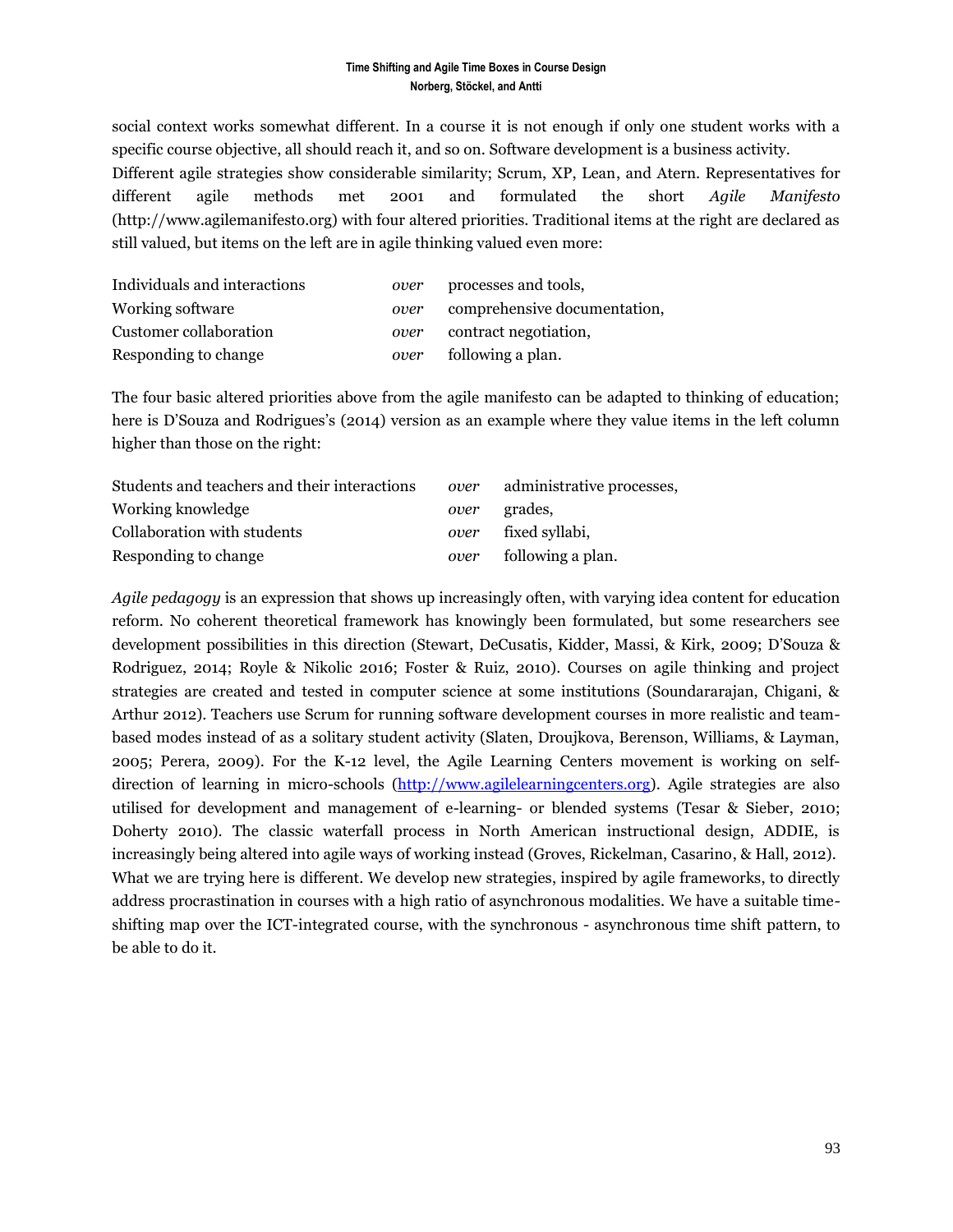# **A Case Study: Design of Modules in Physics**

## **Context of the Case**

At LTU, the preparatory year for entering technical university programs (*Tekniskt basår*) existed only in a campus version, but a more flexible accessible solution was planned in 2013, first called the *distance* version. If Swedish students do not have the required grades in STEM subjects (science, technology, engineering, and mathematics) from upper secondary school for entering STEM university programs, the preparatory year is a common solution. The content is at the pre-university level, but the courses are provided by universities. It is known to be very intense and demanding. The focus is on qualifying for admission the following year. It is considered as a hard case for distance and online education designs, and low success rates are common. Some Swedish universities have closed down the preparatory year distance offerings because of this and because the national financing system now rewards the institutions mainly for students that finalise their studies.

The long-term aim of the planned project was to supply the engineering educations with more students by providing a modern and well-designed distance education built on pre-recorded lectures and demos and a creative use of Open Educational Resources (OER), in a Learning Management System. For this, a pilot project was set up. Some demanding modules in the course *Physics B: Waves, Light, Induction, and Electro-Magnetic Radiation*, were to be developed by an instructional designer together with teachers and students and then tested for acquiring experiences for the further development of a distance version of the whole preparatory year.

In the planning phase of this distance experiment, the attention turned from the place thinking (distance) to time-, project-, and process perspectives for enabling inclusion of students with varying place and time conditions. A thought was also to use the developed material for campus students and for an existing open entrance solution (*Öppen ingång*) to engineering programs. The distance was not the problem for the nine (of the about 100 students in the campus course, that chose to participate in the pilot project. They attended other courses on campus simultaneously, but in the pilot project on Physics B they were physically separated from teachers and peers – although not barred from attending lectures, they did not choose to attend.

## **Two Time-Design Components for the Pilot Course**

The design was informed by the constructivist Community of Inquiry (CoI) model (Garrison & Vaughan, 2008). CoI is frequently used for blended learning design and emphasises the balance and intersection between three forms of presence; social, teaching, and cognitive presence. On this theoretical basis, two design elements were integrated:

**Design Component 1: The synchronous-asynchronous time shift.** Students work with the asynchronous material, Open Educational Resources, (OER), and related assignments during Mondays to Thursdays, with a detailed plan, called a pacing guide, for what to do each day. It was possible to have some flexibility between days at the beginning of the week. Thursdays were for synthesising learning, reporting status, and questions to be resolved in a mandatory synchronous meeting via Adobe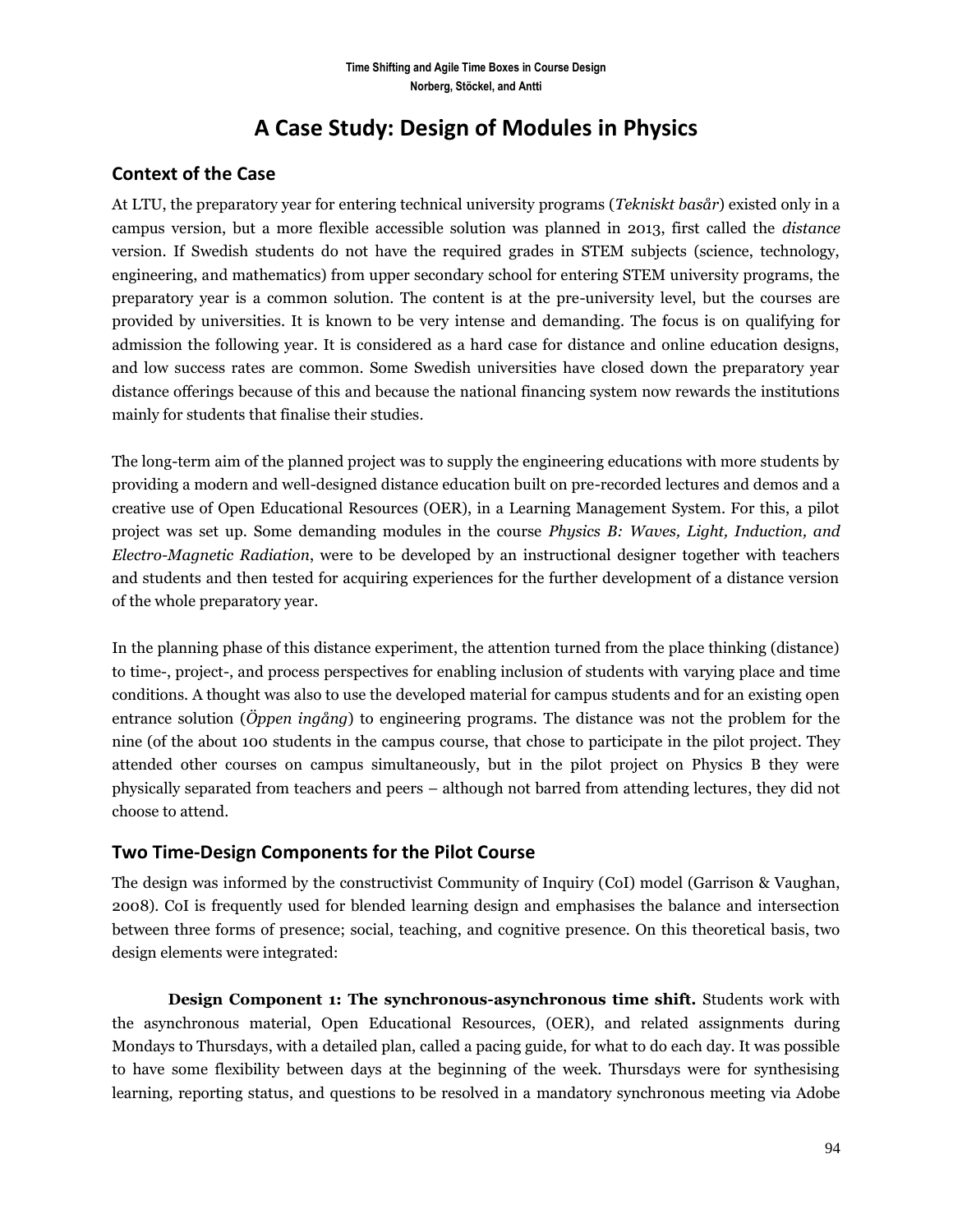Connect with the teacher on Fridays to check up progress, discuss questions sent in beforehand, and give support on difficult sections. The ambition is that time and process can keep the course together and constitute the base for peer and teacher interaction (social and teaching presence).

**Design Component 2: Agile-inspired mechanisms for pacing.** We defined and implemented three mechanisms from agile frameworks:

- A. **Time boxes.** The week constituted an agile *time box* or *sprint*, designed as a self-contained project unit with a deliverable demonstrating mastery at the end of the week when the sprint was *done* and the week's learning content could be left, for the time being, concentrating on what was next. For emphasising this, we promised that weekends would be free if the plan was followed.
- B. **Time box planning**. We saw the course learning objectives as product backlog items, and broke them down into a week planning; a sprint backlog, so there should be no hesitation on where to start and what to do and how to go on. This was called the *pacing guide* and was reinforced by a customised *checklist* for each day to fill in, and a status report to be sent to the teacher on Thursdays.
- C. **Transparency** possibilities between students in parallel work during the time box were important to implement for creating a team feeling, but we did not know exactly how to create this. We were expecting that the LMS discussion forum would show to have a new relevance when students knew that they probably were working on the same thing the same day, and left it with that.

# **Method**

## **Participants**

There were nine participants in the pilot course, of which eight were interviewed; four men and four women. One participant had accepted but postponed interview meetings until too late. The interviewed participants were of ages 19-34, with a median age of 23 years, and had attended upper secondary schools in Southern Sweden (n=2), the Stockholm area in Mid Sweden (n=2), and Northern Sweden (N=4). Upper secondary education was the only education background for four students, two had started but not finished higher vocational educations, one had military university college studies, and one had studied university courses, also distance courses. They were all focusing on qualifying for technical and engineering university programs after the base year, in all from computer game programming to architecture. They had chosen this pilot course of one or two reasons; for increased flexibility as they had to travel to campus (n=2), had small children (n=1), part-time work as a skiing instructor (n=1), wanted to work on their own instead of attending lectures (n=3), wanted more material to work with than in ordinary campus setting (n=2), and wanted more variated asynchronous and multimedia material to work with due to dyslexia (n=1). In the results, the men have the nicknames Karl, Tomas, Erik, and Olle and the women Anna, Siri, Julia, and Maja. Permission from the regional ethical review board was not needed as the participants were adults and the rules from the Swedish Research Council (2011) on informed consent and other relevant ethical demands were followed.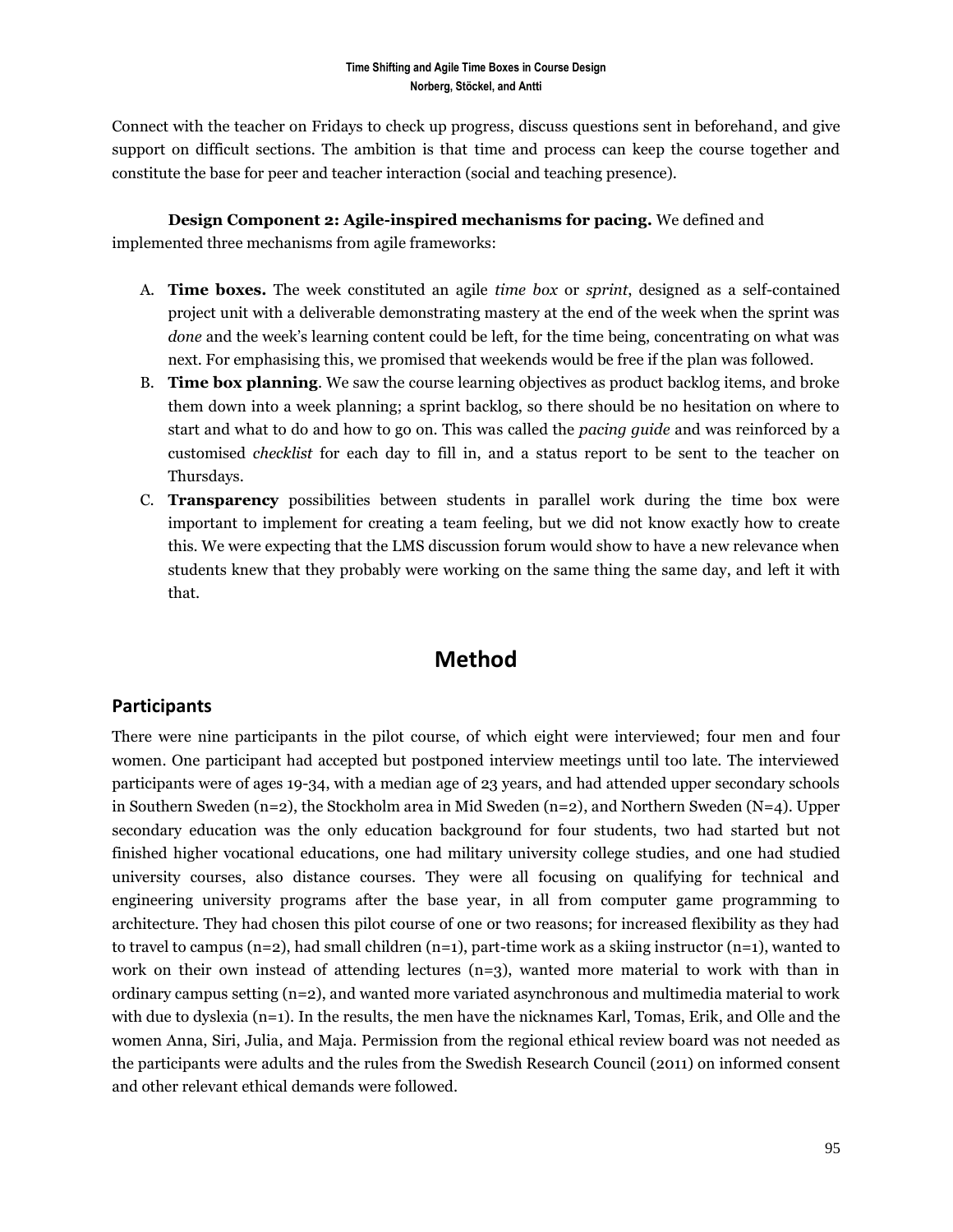## **Data Collection and Analysis**

First, an agreement was made with the department, teachers, and course management staff. A guide for semi-structured interviews with open-ended questions was prepared and refined in discussion between authors. The focus of the interviews was to acquire data about the students' experiences of the pilot course in general, and especially the time and pacing design elements in the learning process and the experiences of social, cognitive and teaching presence. The participants were informed beforehand about the general aim of the study, their voluntary participation, their right to refuse to answer or leave during the interview and the use and safe storage of the anonymized interview data. After the course modules had been completed, the first author conducted and recorded the eight interviews, which lasted between 23 and 35 minutes. The interviews were transcribed and read through several times for acquiring a broad first understanding. The text was then processed, and meaning-bearing units in the transcripts identified and discussed. Subsequently, the meaning units were abstracted, coded, and sorted into groups with related meanings and abstracted into five subcategories and two main categories, using Mayring's (2014) qualitative content analysis. Subcategories and main categories are presented in Table 1.

Table 1

*Subcategories and Categories in the Analysis of the Learners' Experiences of their Learning in the Pilot Course*

| Subcategories                                                   | Categories       |
|-----------------------------------------------------------------|------------------|
| Overview of work<br>Work flexibility<br>Taking learning control | Personal control |
| Peers on demand<br>Teacher synchronisation                      | Social tuning    |

# **Results**

All eight participants reported an overall positive experience of the pilot course. This satisfaction varied in strength and underlying reasons.

First, our data shows that a part of the satisfaction relied on the provision and design of asynchronous learning materials on the learning platform, which we not had set out to study per se, but showed to be important for the cognitive presence of the CoI model (Garrison & Vaughan, 2008). Students were satisfied with the short lectures and tutorial-type YouTube films, the direct connection between instruction and application problems to work with, and the customization of the material directly connected to the course objectives, which was reported to be a difference in comparison with the campus setting:

The [video] clips are short… but if I'm sitting in the lecture hall where we're over a hundred, it's not possible to raise your hand and say, "Excuse me, can you slow down a little so I can take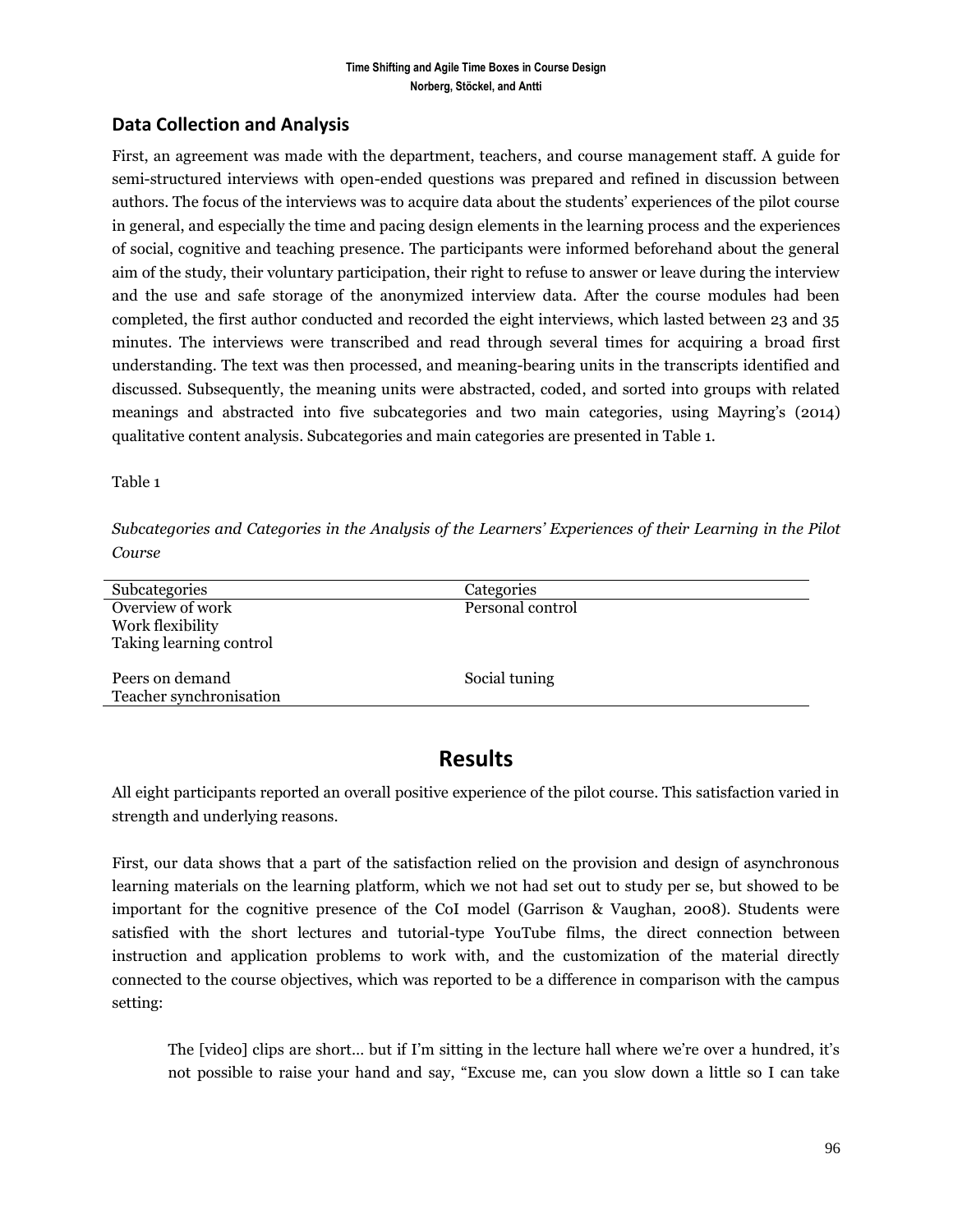notes," and [if] you want to listen while taking notes it becomes chaos and you don't see what notes you've made. (Maja)

The students also commented spontaneously on the physical separation from the teacher and fellow students. Two students were clearly ambivalent, although they were satisfied with the work mode during the period. Anna said "I really miss campus a lot" and tried to organise face-to-face study meetings as a complement but gave up since there was little interest. Siri both meant that "it is harder to focus on campus" but still also thought: "but being on campus is a lot more fun."

*Personal control,* our first main category, comprises meaning-bearing units related to the individual experience of increasingly taking more personal control over the learning process. The students seem to be used to the situation of not knowing how much work there is, or is left to do, and also that not previously announced work can suddenly show up in a course, even late. Also, the uniform pace of lectures and the time and place demands around them are contrasted to experiences of working with content in the pilot course.

*Overview of work* (subcategory) was reported as being different in the pilot course compared to campus studies; students experienced better control over their own study work situation just by overviewing it better and being able to plan it better. What Siri and Julia say about starting difficulties due to limited overview is interesting.

It was really easy to understand and very comprehensive. If I have a clear picture of how much it is, then it is easier to take oneself through it as well. It's a big step to start if you don't know how much there is. (Siri)

The difference is probably that I feel freer to work on my own and can work when I feel like it. I don't feel that I must wait for the next lecture and don't know what I have to do any longer. Or feeling it's too much or not knowing what it is I need to do. (Julia)

Concerning the subcategory *work flexibility*, students reported having been able to work when they had time, or could save time, and also appreciated the weekly repetitive rhythm as a support structure. They did not seem to think the quite detailed daily and weekly design had limited the flexibility so much, but rather helped them along. Olle told that "when I had time, I could sit down and study…exactly (emphasised) when I had time for it." Tomas saw possibilities to work to earn his living:

If it all were like this, I would have been able to work too if I wanted. These studies cost me a lot of money, study loans and all that, and I have not been able to work that much. (Tomas)

Karl saw the time savings with not having to travel: "If I had been able to do the whole year at home, I would have saved two hours a day. More time. One more hour to sleep and one hour more studying." For Anna, the increased flexibility combined with weekly rhythm meant better personal life-puzzle control: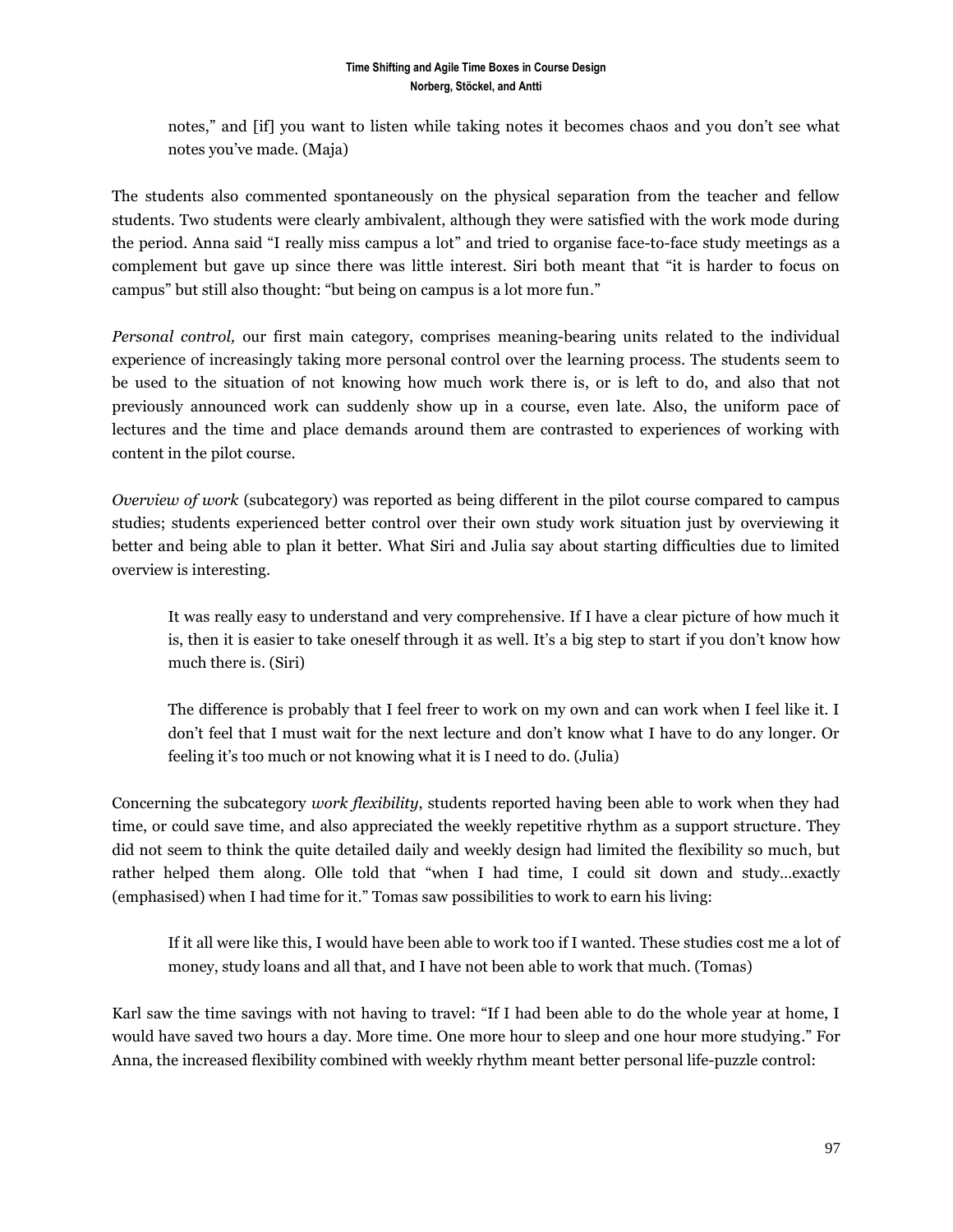It's good to be more in control of what to do and when. It has been chaotic to come back to campus. Just having [assignment] submissions every Thursday, it's good having it [routines] like that. (Anna)

During the period, students developed their work habits during this period; they were in some respects gradually *taking learning control* (subcategory). One student, however, procrastinated more and more, but said he wanted to do it, he did not do anything special on weekends anyway, and he had still the control he wanted (Karl). For the other, the course design seems to have been of some help not to procrastinate, but it took time to detect the personal affordances within the general design of the course.

At first, I didn't work as flexibly as it essentially was [set up to be], I just worked through everything in one sitting, as much as I could. Then I discovered what I had problems with, and focused more on that. (Olle)

The checklist had been a good help for some of the students; other did not use it:

Great reward system…it has been the biggest carrot to want to do it during the right day, and check off those [boxes]. Which I miss now when I'm back in the traditional [class], it is hard to know what to do this day; then one has to plan something oneself…but when I know I have until next week, it becomes a little like, well…but now it really was Yes! Now I do this today! I wanted to check the boxes, and it felt really good (laughter). (Maja)

Three students reported the course as being likely a start of studying in a slightly different way in campus courses as well, while other found it hard to transfer their experiences to campus studies. Two students proposed a campus version of this kind of setup as in the pilot course, to have alternatives in learning: "After this was over, it was hard to bring this way of thinking when I only went to lectures" (Maja);

After this [experience], I actually skipped some lectures and relied on YouTube instead. Mostly, this [skipping strategy] works really well. Not only in Physics, but also in Math and Chemistry… Chemistry especially since it's hard to understand the lecturer. (Anna)

*Social tuning* is our second main category constructed by the categorisation of meaning-bearing units (see Table 1). With this is meant both the establishment of peer learning between students when studying which we as subcategories called *Peers-on-demand* and *Teacher synchronisation***,** relating to the weekly meeting on Fridays in an Adobe Connect meeting when the week was concluded. Technology-enabled courses are often regarded as lonely learning processes, but our students seem to frequently have used some of the tools provided for interaction when they needed help from peers.

The *Peers-on-demand* experience was facilitated by knowing that other students were studying the same content at the same time. It seemed easier to ask for help under such circumstances; it felt more like teamwork even if the students were not sitting together. A mutual feeling of presence seems to be supplied by the synchronisation of work, which enabled peer interaction.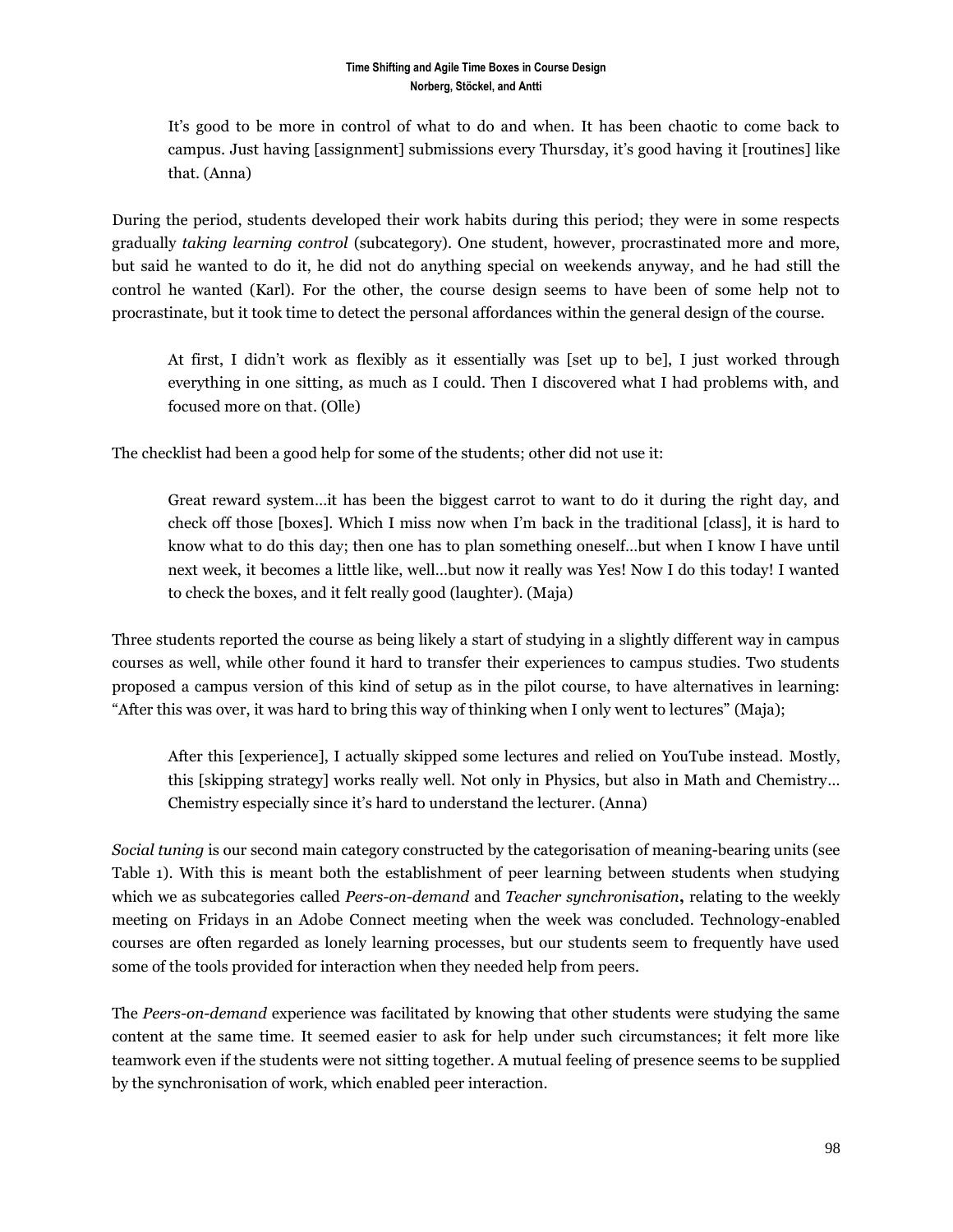If you're on campus [in the ordinary course], it's easy to get lost in daydreams, and those who know more help only themselves and I myself feel a little inferior then, and then I don´t dare ask for help. Although here [in the pilot course]…I only had to write [on the forum] and so it became more anonymous, but we knew who we were …and those who had time replied…[in this situation] you don't feel so much like you're a burden (Maja)

One week the nine students wrote 129 comments to one another in the forum, and it was continued in Skype and on cell phones, but not in the reserved rooms on Adobe Connect. Olle describes his experience: "I wrote in the forum if anyone understands this and I got back that I need to look at it [the problem] this way instead."

Other students thought it was easier to get help on campus, especially just short explanations:

When I have a problem I do not need to solve [it] at once, but if it is something I haven't understood, and the day after or similar when I am in school I can talk with my friends there and learn from them….that is a thing I miss a little with this distance version. (Karl)

*Teacher synchronisation* as a subcategory relates to the synchronous meeting with the teacher in Adobe Connect on Fridays and was also meant to provide a clear rhythm in the studies. Students had on Thursday turned in assignments for the week, written a short status report how they had managed the studies and sent in questions or request for help on something difficult or unclear. The students seem to have appreciated this synchronous design feature; they were "seen" by the teacher, but also somewhat confirmed as members in the course by other students. It also worked well as a closure mechanism; it was "done" in the agile meaning: "We felt that the teacher knew we were there, asking how things are going and such…that feels good" (Olle); "It was not perhaps anything special I was thinking of before the Friday meeting, but when I came there….exactly, precisely, yes boy this….this is good. We must have that" (Julia); "We got kind of a closure of the study week and could get to know if others than I thought it was difficult – that it probably wasn't fun for them either" (Anna); and "I wanted to be done and say that I have done this (emphasis)**,** so I could be free during the weekend" (Julia).

# **Discussion**

This was a small design experiment. The participating students had chosen the pilot course as an alternative to conventional campus studies, and they each had their reasons to do so. On the other hand, they had something as a reference; their parallel campus-based studies. The students on the preparatory year are in general, quite focused; their studies do not have much of meaning if they cannot finalise them and be admitted to an engineering or natural science program. They can be expected to concentrate exactly on what to learn to pass the test because these studies are mainly instrumental in getting them where they want. Not all courses can be designed as concretely as these kinds of courses, planned day-today and week-to-week, in high detail by teachers and instructional designers.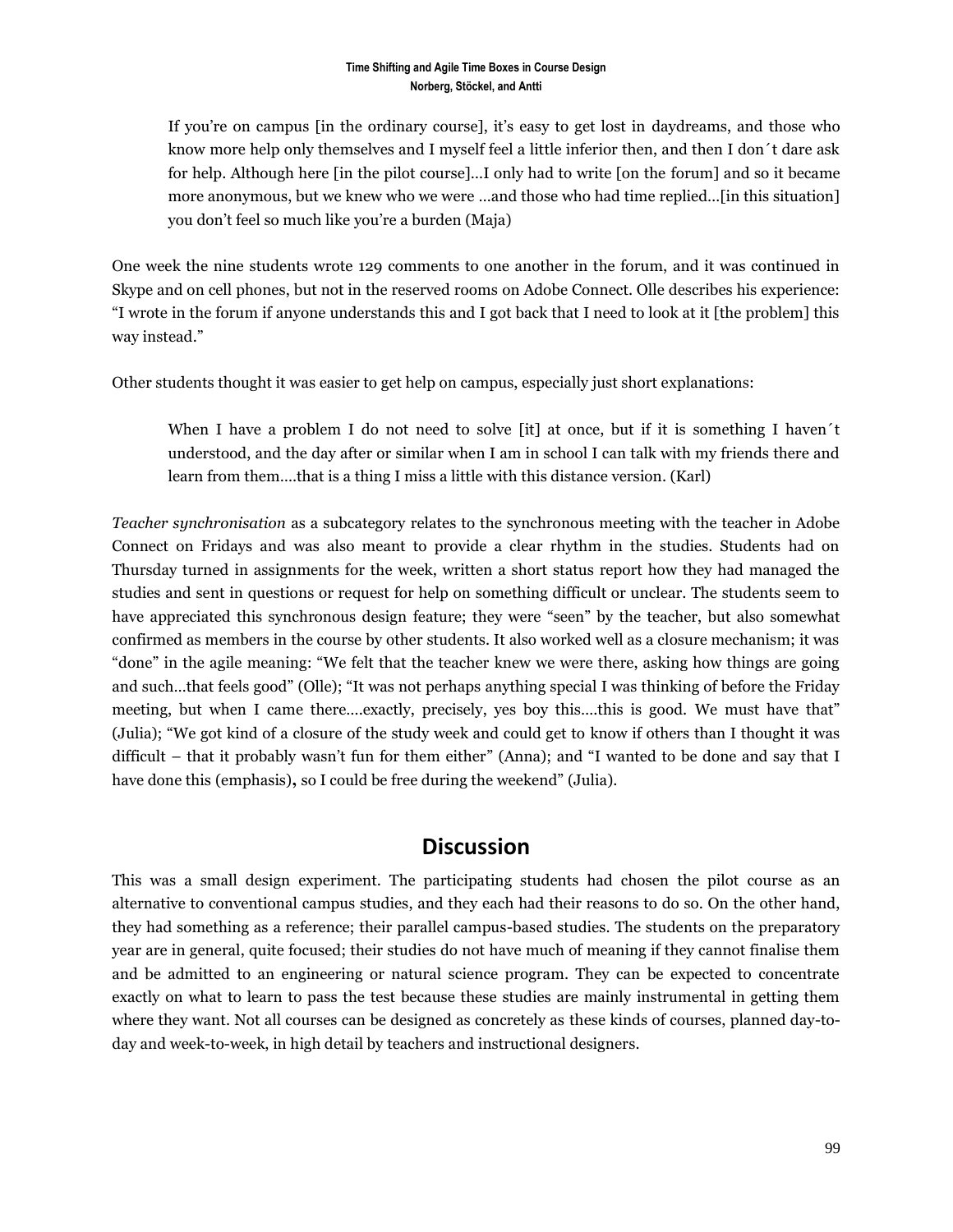The students seemed to have acquired good control over the increased flexibility with the time-related project tools and structures we provided, and not reacted too negatively against the detailed day-to-day design. We do not, however, know anything about how this could have been further developed in the long run, for broader groups and as a mandatory structure.

Both the Social and Teaching presence in the CoI model (Garrison & Vaughan, 2008) seem both to be reinforced by the synchronous design in the meaning that the students worked side-by-side, physically separated but in interaction, and by the regularity of synchronous sessions with the teacher, which also marked phases in the study work. For enabling the cognitive presence in the CoI model, the use of wellstructured OER seems to have been important. The balance between the three types of CoI presence seems to have worked out.

The pilot course was considered promising but did not lead directly to a development of an extended flexible version of the preparatory year and did thus not enable direct iteration for further design-based research. The involved department at the LTU continues to look at course design from a time perspective, with shifts between synchronous and asynchronous modes. The time boxes are kept in the learning platform. Most appreciated by the students was the detailed study plan, the *pacing guide*, so that was introduced to ordinary campus courses, as a way to help students avoid procrastination. The students also appreciated that the material was so well organised and easy to find, with all different parts being segmented into short, discrete sections. This can also serve to increase the critical through flow in the basic courses in mathematics and physics, and plans are to introduce the concept gradually in these courses where many students experience problems. The final goal is to have the concept introduced into a majority of basic courses in STEM subjects. For more advanced courses the agile framework can still be used, but the students should be more involved in the sprint planning where the backlog items are determined. The continuation of the project also involves educating the teachers in the way of working with agile course design, and that task should not be underestimated.

A Swedish university can today have offerings of the same course in several distribution formats: traditional campus format, decentralised but in classrooms, synchronous video conference and asynchronous online, and many combinations thereof. This demands different teachers, varying student recruitment strategies, and varying technology. We can imagine a reduction to only two basic forms of course offerings that are: a) time-blended, and b) asynchronous, so the number of forms is reduced. The blended form can then fill many of the distance needs of today, just by being able to include both full-time campus students and students with different limitations concerning time and place in one and the same form. This could be a basis of a new education logistics for widening participation.

# **Conclusions**

To work with time perspectives in the design of a course is both old and new. Every teacher knows critical issues connected to the time available in the planning of a course. However, ICTs have so far been understood more as place-modifying and transporting technologies in education. From this experiment,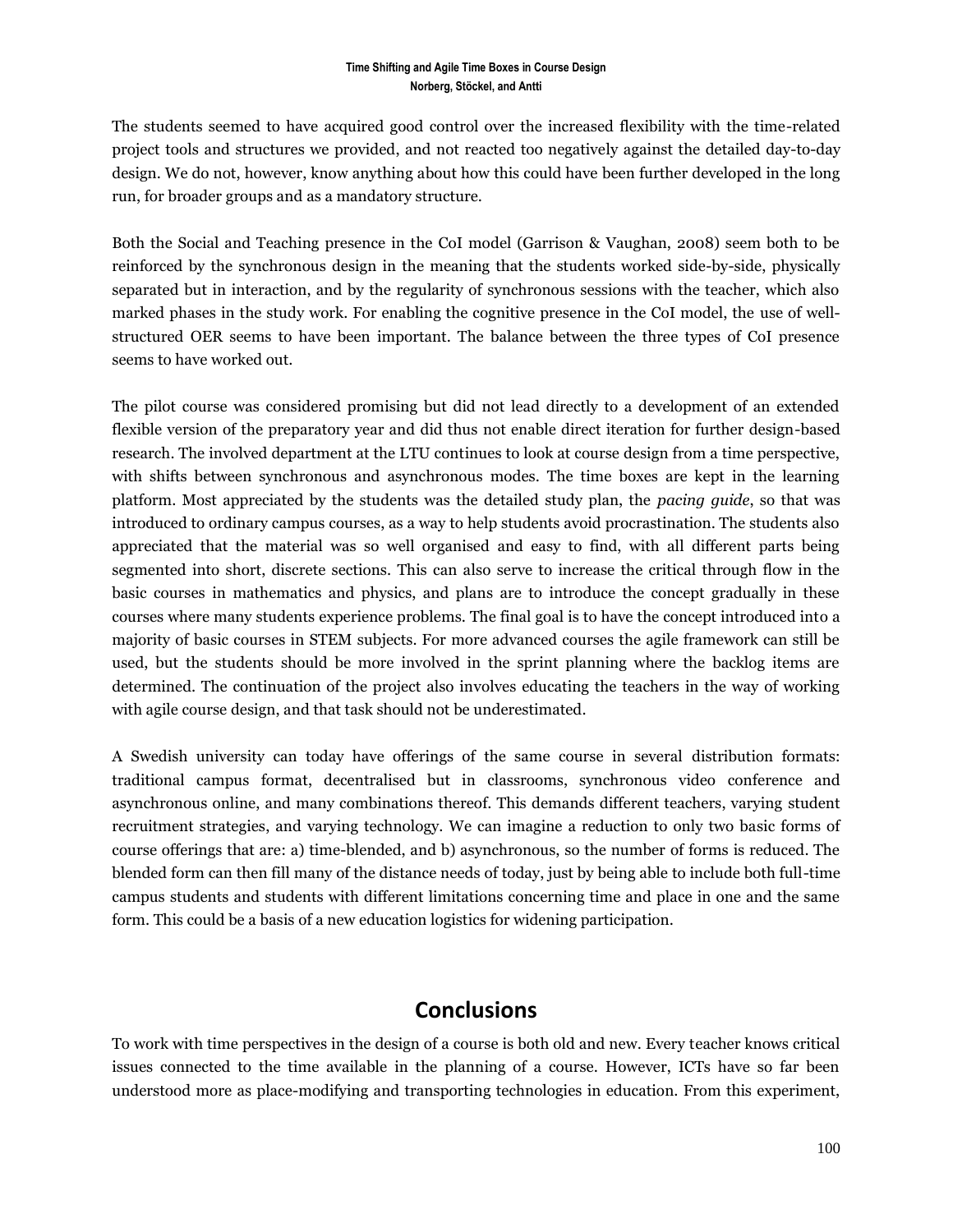we conclude that a time and process perspective is useful for the improvement of courses in different respects, and these courses can, at the same time, be designed to include students with time and place obstacles to face-to-face participation in classrooms. In a world when communication possibilities constantly improve, and people become accommodated to the communication tools, time factors are likely to gain interest (Norberg, 2017, p. 52). Further research is needed both on a larger sample of students over a longer period and on other course content, but also on a broader spectrum of time issues in education, interacting with place.

# References

- Doherty, I. (2010). Agile project management for e-learning developments. *Journal of Distance Education*, *24*(1), 91-106.
- D'Souza, M. J., & Rodrigues, P. (2014). From extreme programming to extreme pedagogy: An agile framework for engineering education. *International Journal of Innovative Research in Computer and Communication Engineering*, *IJIRCCE, 2*(5).
- Elvers, G. C., Polzella, D. J., & Graetz, K. (2003). Procrastination in online courses: Performance and attitudinal differences. *Teaching of Psychology*, *30,* 159–162.
- Floridi, L. (2007). A look into the future impact of ICT on our lives, *The Information Society: An International Journal, 23*(1), 59-64.
- Foster, S.R., & Ruiz, R., (2010). Constructivist pedagogy meets agile development A case study. *Seventh International Conference on Information Technology: New Generations (ITNG)*, 1092-1096.
- Garrison, D. R., & Vaughan, N. D. (2008). *Blended learning in higher education: Framework, principles, and guidelines*. San Francisco: Jossey-Bass.
- Groves, A., Rickelman C., Cassarino C., & Hall M.J. (2012). Are you ready for agile learning design? *Human Resource Management International Digest*, *20*(6), 46-5.1
- Leeds, B. (2014). Temporal experiences of e-learning by distance learners. *Education + Training*, *56*(2/3),  $179 - 189.$
- Mayring, P. (2014*). Qualitative content analysis: theoretical foundation, basic procedures and software solution.* Retrieved from<http://www.ssoar.info/ssoar/handle/document/39517>
- Michinov, N., Brunot, S., Le Bohec, O., Juhel, J., & Delaval, M. (2011). Procrastination, participation, and performance in online learning environments. *Computers & Education*, *56*, 243–252.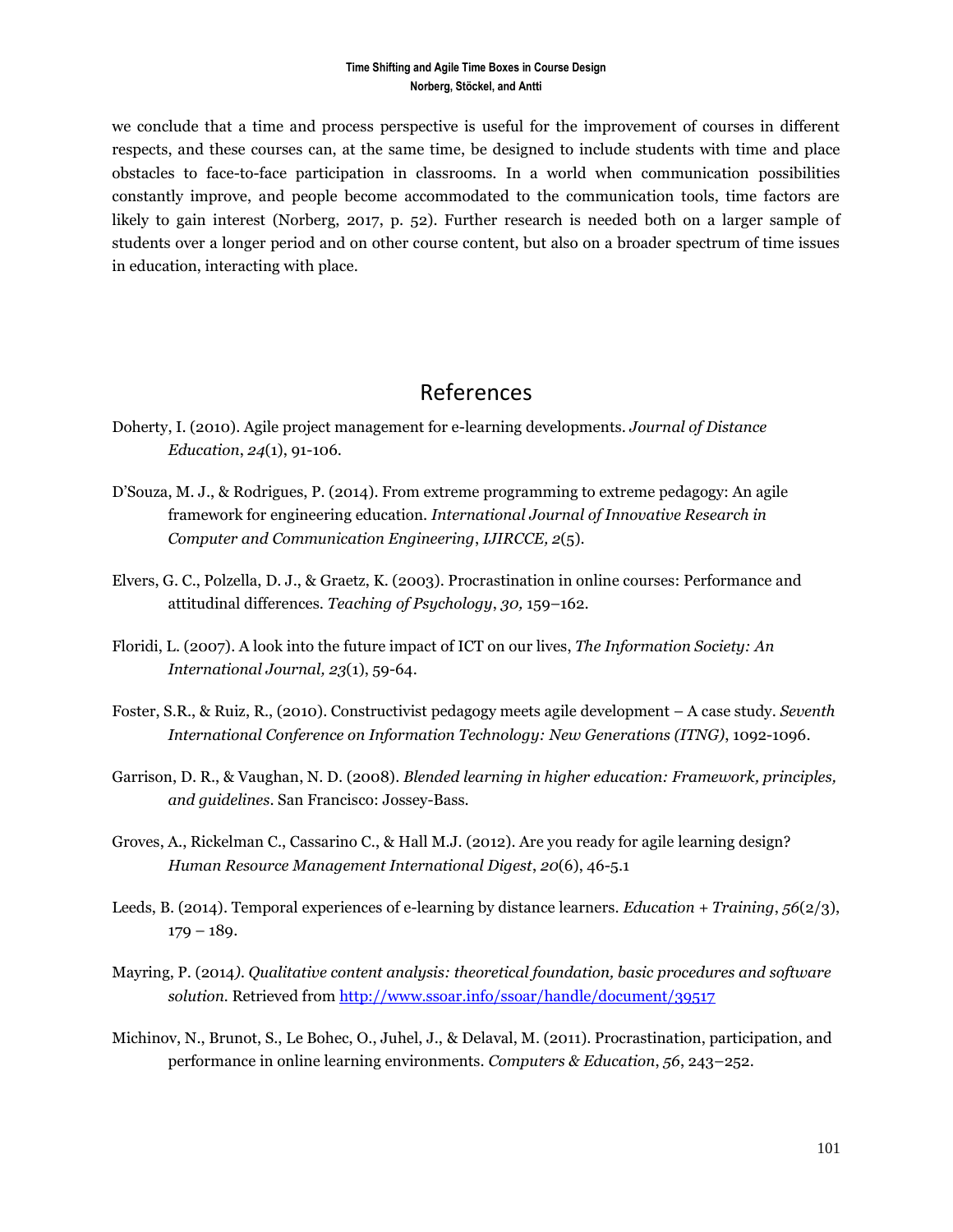- Norberg, A. (2017). From blended learning to learning onlife ICTs, time and access in higher education (Doctoral dissertation). Umeå University. Retrieved from [http://www.diva](http://www.diva-portal.org/smash/record.jsf?pid=diva2:1068011)[portal.org/smash/record.jsf?pid=diva2:1068011](http://www.diva-portal.org/smash/record.jsf?pid=diva2:1068011)
- Norberg, A., Dziuban, C., & Moskal, P. (2011). A time based blended learning model. *On the Horizon, 19*(3), 207 – 216.
- Norberg, A., & Jahnke, I. (2014). Are you working in the kitchen? European perspectives on blended learning. In A. G. Picciano, C. Dziuban, & C. R. Graham, (Eds.), *Blended learning–research perspectives* (Vol. 2), New York: Routledge.
- Oliver, M., & Trigwell, K. (2005). Can 'blended learning' be redeemed? *E–learning*, *2*(1), 17-26.
- Perera G.I.U.S. (2009). Impact of using agile practice for student software projects in computer science education. *International Journal of Education and Development using Information and Communication Technology (IJEDICT)*, 2009, *5(*3), 85-100.
- Power, M.T. (2008). The emergence of a blended online learning environment, *MERLOT Journal of Online Learning and Teaching*, *4*(4), 503-14.
- Royle, K., & Nikolic, J. A (2016). A modern mixture, agency, capability, technology and 'scrum': Agile work practices for learning and teaching in schools. *Journal of Education & Social Policy*, *3*(3), 37-47.
- Sharpe, R., Benfield, G., & Francis, R., (2006). *The undergraduate experience of blended e-learning: a review of UK literature and practice*, The Higher Education Academy. Retrieved from <http://citeseerx.ist.psu.edu/viewdoc/download?doi=10.1.1.624.5359&rep=rep1&type=pdf>
- Slaten, K. M., Droujkova, M., Berenson, S. B., Williams, L. & Layman, L. (2005). *Undergraduate student perceptions of pair programming and agile software methodologies: Verifying a model of social interaction*. Proceedings from the Agile Conference, 2005, IEEE. Retrieved from <http://collaboration.csc.ncsu.edu/laurie/Papers/Agile2005.pdf>
- Soundararajan S., Chigani, A., & Arthur, J. D. (2012). Understanding the tenets of agile software engineering: Lecturing, exploration and critical thinking. *Proceedings of the 43rd ACM technical symposium on Computer Science Education* (SIGCSE '12), 313-318.
- Stewart, J. DeCusatis, C. S., Kidder, K. Massi, J. R., & Kirk M. A. (2009). Evaluating agile principles in active and cooperative learning. *Proceedings of Student-Faculty Research Day*, CSIS, Pace University.
- Sutherland, J., & Schwaber, K. (2016). *The scrum guide*. Retrieved from<http://www.scrumguides.org/>